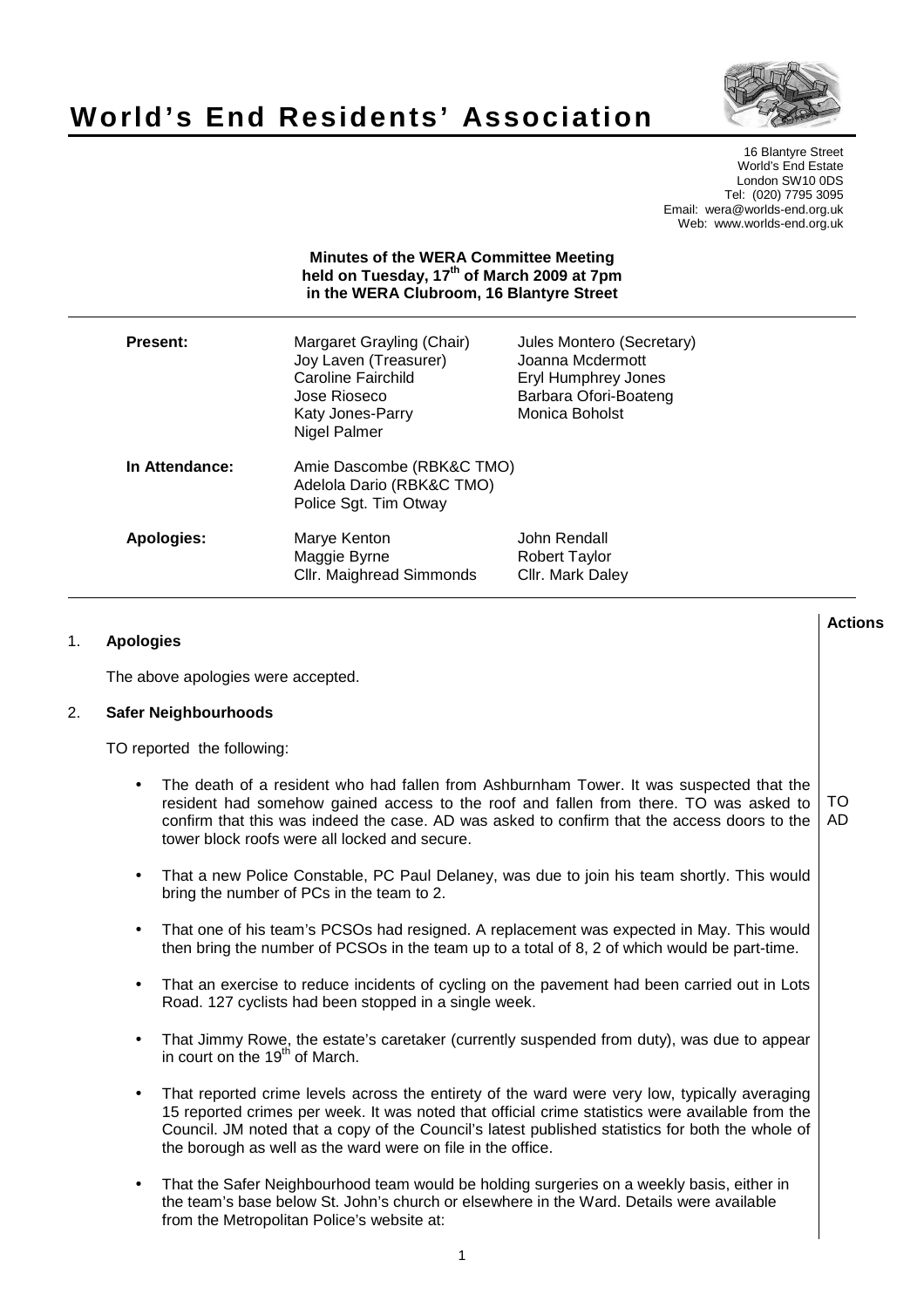### **http://www.met.police.uk/teams/kensingtonandchelsea/cremorne/**

It was noted that copies of the minutes of the Police's Chelsea Sector Working Group's meetings were available from the WERA office. JM would also distribute copies to all Committee members in future. | JM

# 3. **Minutes of Previous Meeting**

Minutes of the meeting of the  $20^{th}$  of January 2009

It was noted that KJP had been present at the meeting. The minutes were amended and then accepted as correct.

Minutes of the meeting of the  $17<sup>th</sup>$  February 2009

Under item 4, it was noted that Karen Hickey would be holding the meeting with the Council's Recycling team, not AD. The minutes were amended and then accepted as correct.

# 4. **Matters Arising**

Matters Arising from the meeting of the  $20^{th}$  of January 2009

It was agreed that JM would review the actions from the meeting and send AD a list of any items that required her attention or that of other TMO staff. JM

Matters Arising from the meeting of the  $17<sup>th</sup>$  of February 2009

Item 4 – Leaseholder Conference – JM stated that he believed that the TMO no longer wished to proceed with the "area leaseholder conferences" that had previously been proposed.

Item 4 – Recycling – JM would pencil in and arrange a meeting with the Council's Recycling Team. JM

Several members noted the following issues with the Recycling bins on the estate:

- That the bin on the embankment below Blantyre Tower was not being emptied as often as required.
- That the use and location of the bins behind the Chelsea Theatre should be reconsidered. It was suggested that the Theatre adopt one of the bins and move it inside their compound and that the other bin be moved to a location next to the Dartrey Tower bin room. WERA / TMO

Item 4 – Estate Security – JM would contact Peter Tozer for an update.

Item 4 – Access to the Tunnel – AD stated that keys to the tunnel were available to OCS staff working on the estate 7 days a week. MG explained that the OCS staff concerned did not work on the estate, and that they were removing fridges from the tunnel in their own time (i.e. not on duty). There was general concern as to how access to the Tunnel was being controlled given the recent incidents in the Blantyre Tower pump room (which was located in the Tunnel). ADa would investigate. ADa

Item 4 – Bench in Play Area – EHJ confirmed that this had now been installed.

Item 5 – Newsletter – AD stated that she still hoped to have a newsletter ready in the very near future. AD

Item 5 – Signage – AD stated that new signs for the Blantyre Centre had been ordered. These included maps, some of which would be in "3D".

Item 5 – Great Dane – AD and ADa were provided with photos of the Great Dane seen on the estate.

Item 5 – Dumped Rubbish – ADa stated that a number of dumped rubbish bags had been examined and any residents identified by the rubbish had been written to.

Item 5 – Rubbish thrown out of Blantyre Tower – ADa stated that a letter had been sent to all the households in the block. It was noted that the incidents were still occurring so the letter had not been effective. It was suggested as the rubbish was clearly being dumped from one of eight flats that the residents concerned should all be paid a visit. It was also suggested that a similar letter be sent to all households on the estate as several other similar incidents were known – food being thrown down the | ADa AD /

JM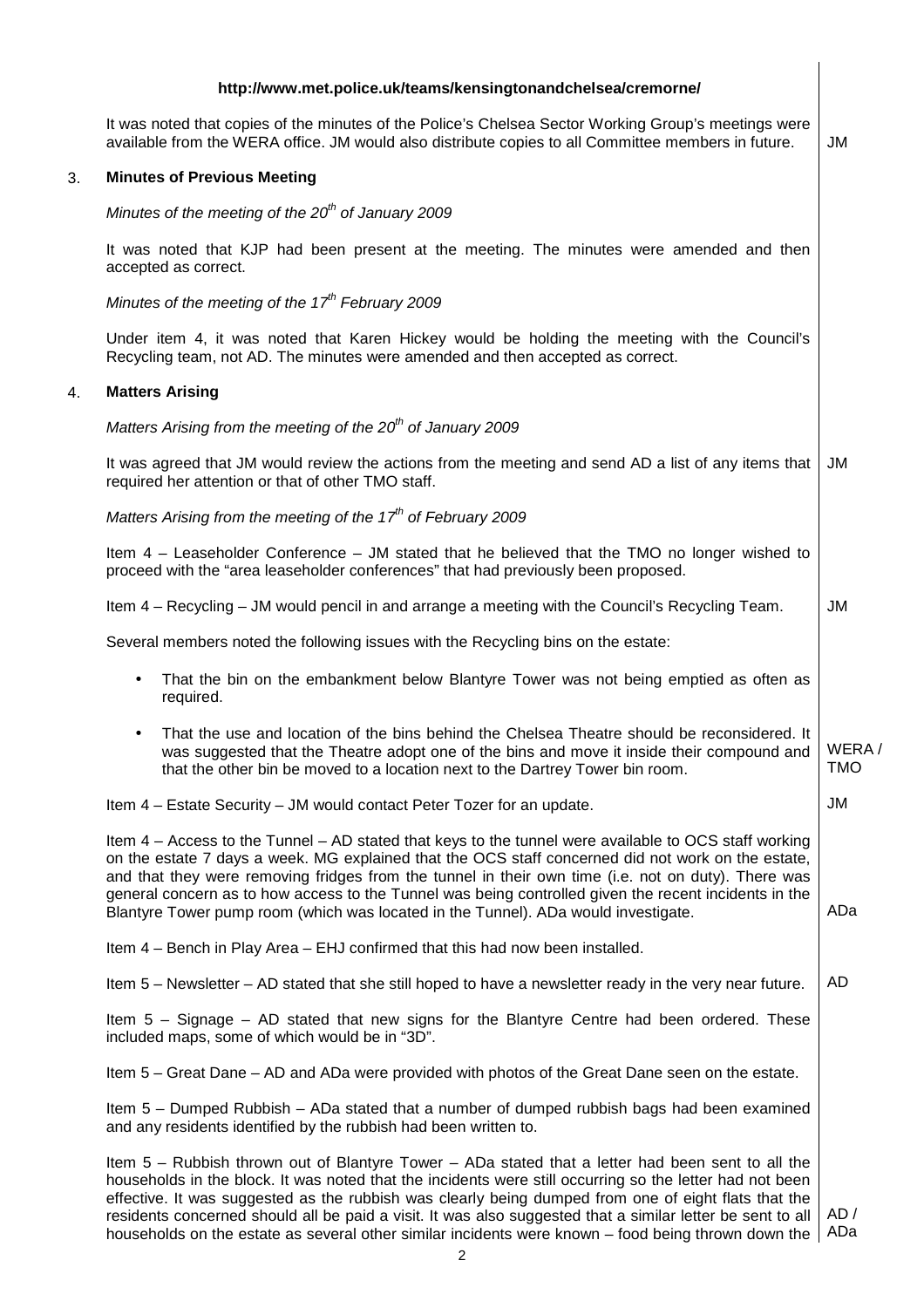|    | stairwell in Ashburnham Tower and rubbish being dumped from a balcony on Upper Blantyre Walk.                                                                                                                                                                                                                                                                                                                                          |                  |  |  |  |
|----|----------------------------------------------------------------------------------------------------------------------------------------------------------------------------------------------------------------------------------------------------------------------------------------------------------------------------------------------------------------------------------------------------------------------------------------|------------------|--|--|--|
|    | Item 5 - Damage to Lawn - An explanation had been given but it was not sufficient. JL offered to<br>show AD/ADa the lawn concerned so that they could see the damage for themselves.                                                                                                                                                                                                                                                   | ADa/<br>JL       |  |  |  |
|    | Item 5 - Lamp Posts - The four lampposts at the end of Blantyre Street were still inoperative.                                                                                                                                                                                                                                                                                                                                         | ADa              |  |  |  |
|    | Item $6$ – Maintenance of drains and stacks – AD stated that she had passed on the request and<br>Technical Services were investigating what maintenance they might be able to be put in place.                                                                                                                                                                                                                                        | TMO/<br>AD       |  |  |  |
|    | Item 6 - Youth dumping rubbish into balcony on Upper Dartrey Walk - BOB stated that Abisola had<br>visited and taken pictures and that a surveyor was expected to attend shortly. It was suggested that<br>the Safer Neighbourhood Team's PCSOs keep an eye out for youths loitering and drinking on the<br>estate's walkways, particularly in close proximity to the estate's sheltered housing scheme.                               | <b>TMO</b><br>TO |  |  |  |
|    | Item 6 - Leaks in Greaves Tower lift lobby - The leaks were still ongoing.                                                                                                                                                                                                                                                                                                                                                             | ADa              |  |  |  |
|    | Item 6 - Leaks on Upper Whistler Walk - One of the leaks had been fixed. The other leak, which was<br>thought to originate from a balcony, was ongoing.                                                                                                                                                                                                                                                                                |                  |  |  |  |
|    | Item 6 – Leak in void space near Blantyre Centre – This had been fixed.                                                                                                                                                                                                                                                                                                                                                                |                  |  |  |  |
|    | Item 6 - Pigeons - No action had been taken. It was suggested that all residents be written to with<br>regards to the feeding of pigeons.                                                                                                                                                                                                                                                                                              | ADa              |  |  |  |
|    | Item 6 – Roof drains of Upper Blantyre Walk – NP explained that after threatening the TMO with legal<br>action that work had been carried out to replace the drain pipe that ran above the ceiling of his living<br>room as it was apparently the wrong size. Other drains on the roof had been cleared. It was noted that<br>there was still a significant amount of rubbish on many of the estate's roofs that needed to be cleared. | ADa              |  |  |  |
|    | Item 7 – No drinking zone – JM stated that he had received no comments so had not drafted a<br>response.                                                                                                                                                                                                                                                                                                                               |                  |  |  |  |
|    | Item $8 -$ Code of Conduct $-$ JM had made sure that all Committee members received a copy of the<br>draft Code of Conduct. KJP suggested a small change to clarify exactly which meetings Committee<br>members had to notify WERA of. JM said he would amend the draft accordingly.                                                                                                                                                   | JM               |  |  |  |
|    | Item 9 – Use of WERA Clubroom – JM had passed on the questions to Ms. Christèle Le Lay but had<br>not yet received a response.                                                                                                                                                                                                                                                                                                         |                  |  |  |  |
| 5. | <b>Estate Management</b>                                                                                                                                                                                                                                                                                                                                                                                                               |                  |  |  |  |
|    | <b>Staffing</b>                                                                                                                                                                                                                                                                                                                                                                                                                        |                  |  |  |  |
|    | AD advised the meeting that Gladstone was no longer working on the estate. A replacement caretaker<br>would be recruited and ADa would be interviewing possible replacements on Thursday. It was noted<br>that the replacement would be agency staff on a short-term contract. AD asked the meeting to advise<br>her should they believe that the replacement caretaker was not carrying out his duties in any way.                    |                  |  |  |  |
|    | AD advised the meeting that she would be on leave the following week.                                                                                                                                                                                                                                                                                                                                                                  |                  |  |  |  |
|    | Newsletter                                                                                                                                                                                                                                                                                                                                                                                                                             |                  |  |  |  |
|    | AD stated that she hoped to distribute a "newsletter" to all households once the new contact phone<br>numbers for the Blantyre Centre office were in place.                                                                                                                                                                                                                                                                            | AD               |  |  |  |
|    | <b>Estate Inspection</b>                                                                                                                                                                                                                                                                                                                                                                                                               |                  |  |  |  |
|    | ADa advised that she was planning to hold the first estate inspection with residents some time in April<br>and asked the meeting for volunteers. KJP volunteered. MG asked the rest of the meeting to consider<br>volunteering and contact her or JM should they wish to participate. ADa stated that she would expect<br>the new caretaker to be present at the inspection.                                                           |                  |  |  |  |
|    | Dogs                                                                                                                                                                                                                                                                                                                                                                                                                                   |                  |  |  |  |
|    | AD noted that meetings with the Safer Neighbourhoods team with regards to dogs were ongoing. AD                                                                                                                                                                                                                                                                                                                                        | AD /             |  |  |  |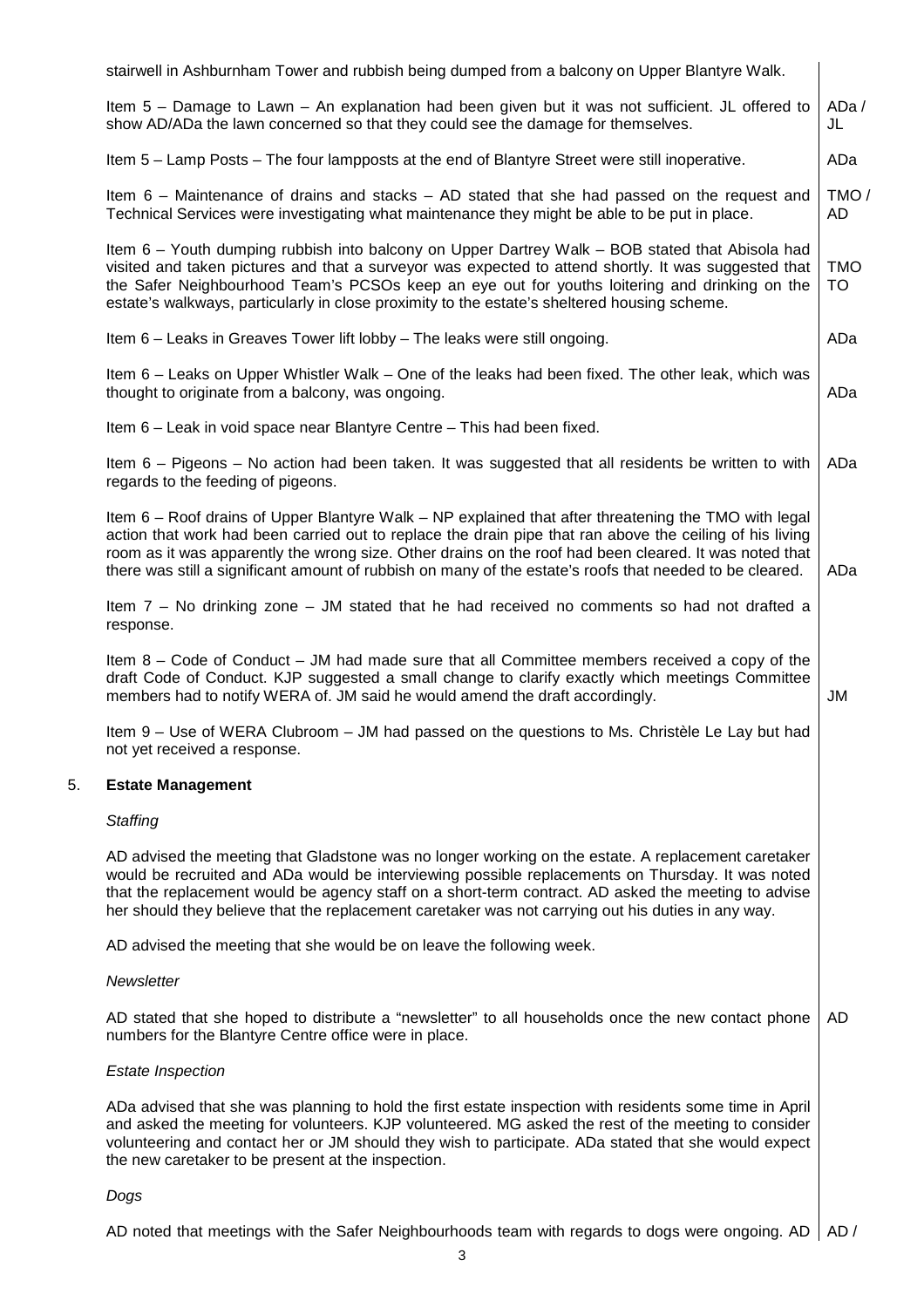#### Regenerate Bus

AD described the events the previous week when the Regenerate Bus turned up on the estate and proceeded to park in Blantyre Street. The bus was effectively a mobile youth centre and the visit to the estate had been arranged by the Trust. It was noted that neither WERA nor the TMO had been told about this in advance. AD stated that she had advised the bus/Trust that they did need to contact the TMO in advance. AD had now agreed with the Trust and the staff of the Regenerate Bus that they would park in Alexander Passage rather than in Blantyre Street and the necessary access arrangements had been put in place. It was suggested that Ashburnham Primary School, the Chelsea Theatre and the World's End Nursery all be advised as they all made use of the Passage.

## Netting of Towers

It was noted that some of the tower stairwells had yet to be netted (Greaves, Whistler and Dartrey Towers are all still pending). Several members expressed some concern that residents had not been advised that the works were taking place in advance – the first they knew of the works was when they saw the workmen abseiling past their bedroom windows pinning the netting to the building. It was noted that the new netting was zipped, which would allow OCS to easily remove any rubbish or litter that might accumulate at the bottom.

#### Rents/Cleaning

JRi noted that tenants had recently been advised of a significant rent increase and that a significant portion of that increase was the service charge for the cleaning contract. JRi stated that he believed that the cleaning contractor appeared to have less staff working on the estate, and carried out significantly less work, than they did historically. In particular, the cleaning of the tower stairwells was extremely poor. It was noted that WERA had asked the TMO and OCS to confirm how many staff were working on the estate but the response had always been along the lines of "it doesn't matter as the contract is results-based". The meeting agreed that whilst the cleaning contractor did have a difficult job, their results often left much to be desired.

#### Other Items

|                       |  |  |  |  |  |  |  | The ground floor lift lobby entrance door to Ashburnham Tower was inoperative and ADa |  |  |  |  |
|-----------------------|--|--|--|--|--|--|--|---------------------------------------------------------------------------------------|--|--|--|--|
| permanently unlocked. |  |  |  |  |  |  |  |                                                                                       |  |  |  |  |

- The glass in the fire door on the fourth floor of Whistler Tower was broken.
- One of the (two) electromagnets on the ground floor stairwell (not lift lobby) entrance door to Greaves Tower was not working. ADa
- All of the beading on the inside of the ground floor lift lobby entrance door had recently been replaced but was yet to be stained. ADa
- The previous night one of the adult supervisors from the Youth Club "escorted" a group of nine young girls along the Embankment toward Lots Road. Rather than cross the road they proceeded along the section of the pavement that had been sealed off for repaving and that they knocked over many of the barriers and walked on the road, which was busy with traffic. AD was asked to notify the Youth Club as the behaviour of the adult was irresponsible.

# 6. **Parking**

JM described the recent incident where the Primary Care Trust's "hospital bus", which was visiting the Estate to provide residents with "Health MOTs", had been unable to park in Blantyre Street, as had been previously arranged, due to the number of illicitly cars parked at the end of Blantyre Street. The bus had eventually parked in Edith Yard and been able to provide residents with "Health MOTs", but it was generally felt that the long-standing issue of illicit parking in Blantyre Street had to be addressed.

AD explained the parking controls that were in operation when the estate's caretakers were on duty (8am – 4pm, Mon – Fri): i.e. anyone wishing to park in Blantyre Street had to provide their details and that of their vehicle to the caretaker on duty at the Concierge office. Wings would not clamp any vehicles registered in this way but would clamp those vehicles that were not. It was noted that there was no such process in place outside the caretaker's working hours. However, Wings did not appear to clamp most of the cars often seen parked in Blantyre Street outside the caretakers' working hours.

ADa

ADa

AD